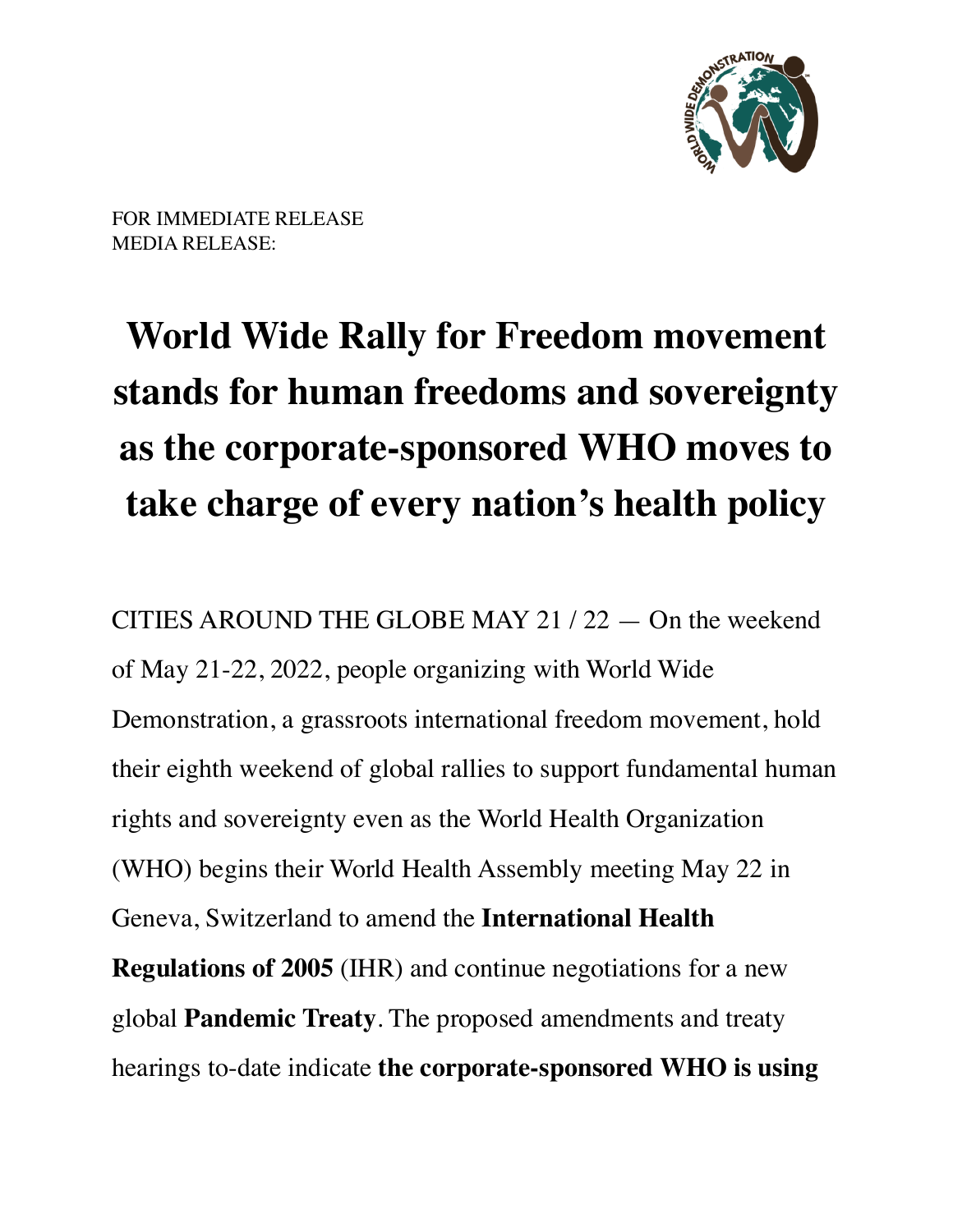**these maneuvers to attempt to gain powers that supersede rights protected by national constitutions**. By amending existing health regulations, the WHO believes they will be able to bypass the need for direct approval from national government bodies and to avoid public debate or media coverage.

WWD stands for the sovereign right of humans to make their own individual health decisions, free from any corporate or governmental coercion or threats, affirming hard-won human rights accords. **Currently 80% of WHO funding comes from private corporations, including pharmaceutical companies**, which demonstrates the **glaring conflicts of interest the WHO has in devising health recommendations**. We recognize their move to amend the IHR and push a new treaty as a straightforward corporate power grab under the guise of "health." When corporations can use proxy organizations to order everyone in the world to take a product they make, the billions raked in create a powerful incentive to conjure the next crisis. It's approaching common knowledge that the WHO's draconian recommendations over the past two years were put in place not to improve human health, but to create windfall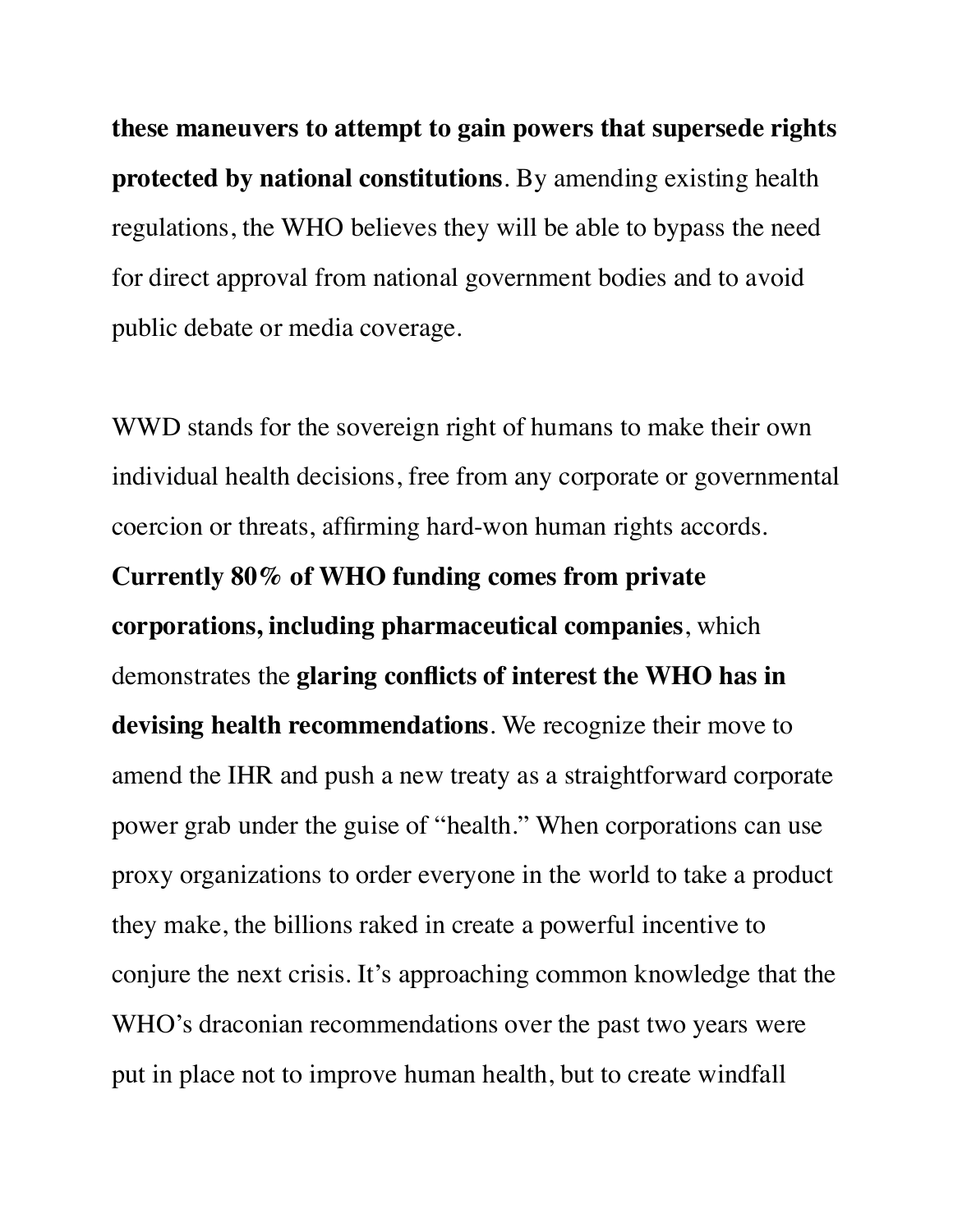Pharma profits, to fuel fears, and to groom the population to accept tyrannical control levers over each person's individual decisions that can be wielded by a few unelected billionaires.

World Wide Rally for Freedom events will take place in many cities in many countries all over the world. Check the official WWD telegram channel for an updated list.

One Day. Everyone Together. We Will All Be There.

We stand for 5 important Freedoms:

- Freedom of Speech.
- Freedom of Movement
- Freedom of Choice.
- Freedom of Assembly.
- Freedom of Health.

Many of our 5 important Objectives are being realized one by one. We continue to rally to ensure these damaging infringements of rights are **ended for all time**: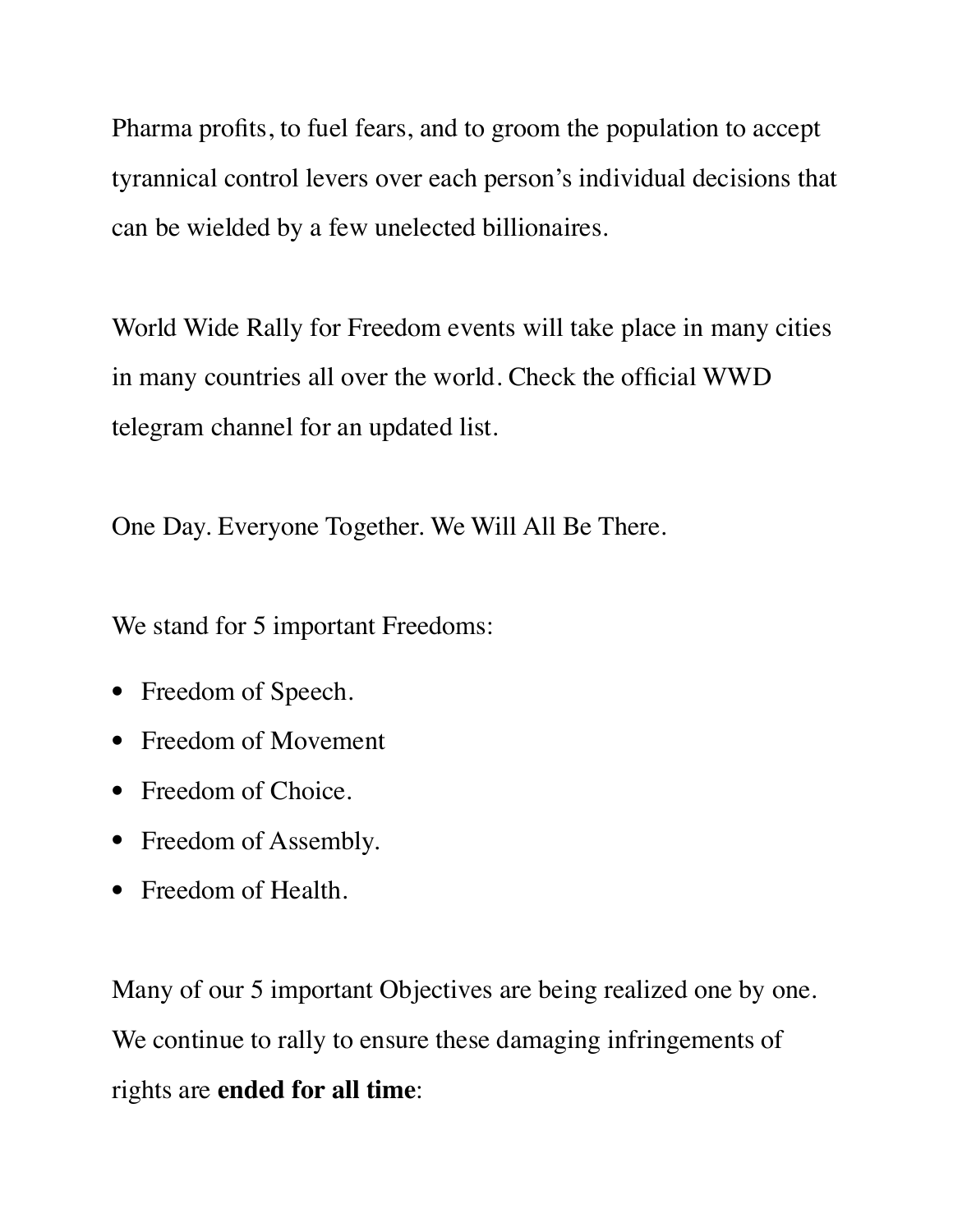- End Lockdowns
- End Mask Mandates
- Prevent Vaccine Mandates and Coercion
- Return to Standard International and Domestic Travel
- End all State of Emergency Declarations

We have built our Movement upon 5 important Principles:

- Decentralization
- Collaboration
- Community
- Stability
- Peace

We advocate for 5 Solutions:

- Non-Compliance
- Empowerment
- Freedom Preserving Institutions
- Freedom Culture
- Shift The Narrative